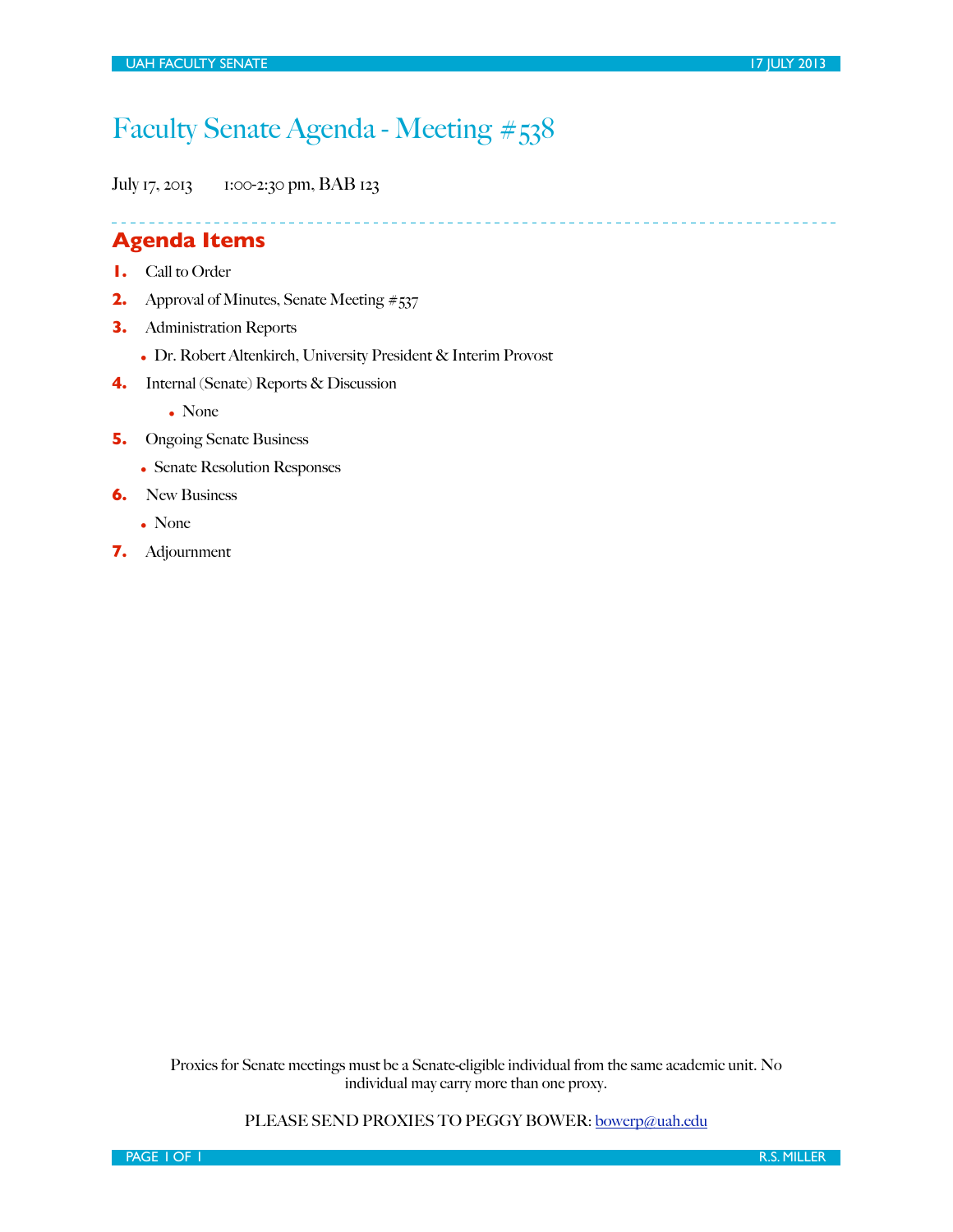

 **FACULTY SENATE MEETING # 537 May 2, 2013 12:45 P.M. in BAB 123**

**Present: Chris Allport, Charles Hickman, Dan Sherman, Eletra Gilchrist, Pavica Sheldon, Derrick Smith, Kwaku Gyasi, Linda Maier, Christine Sears, Deborah Heikes, Nick Jones, Anne Marie Choup, Bhavani Sitaraman, Mitch Berbrier, Ramon Cerro, Sherri Messimer, Kader Frendi, Ellise Adams, Ina Warboys, Kristen Herrin, Anna Benton, Peggy Hays, Phillip Bitzer, Luciano Matzkin, Carmen Scholz, James Baird, Tim Newman, Peter Slater, Craig Cowan, Leonard Choup, Richard Miller Jakobus Le Roux, Nikolai Pogorelov, Vistasp Karbhari**

**Absent With Proxy: Faye Anderson, Marlena Primeau, Debra Moriarity**

**Absent Without Proxy: Wai Mok, Jeet Gupta, David Ne!, Carolyn Sanders, Eric Seemann, Junpeng Guo, Je! Kulick, David Pan, James Blackmon, Je! Evans, Claudio Morales**

## **Guests: Robert Altenkirch, Brent Wren**

- $\triangleright$  Dr. Richard Miller called the meeting to order at 12:45 p.m.
- $\triangleright$  President Altenkirch—Budget—State appropriation started with the Governor's recommendation +800,000, \$590,000 in house down to \$190,000 in the Senate. Speaking to the Speaker of the House to try to bump it back up to \$500,000-600,000. \$250,000 to State Climatologist and \$750,000 for Nursing expansion stands.
- $\triangleright$  Construction projects are on schedule.
- $\triangleright$  Commencement is Saturday.
- $\triangleright$  An Interim Provost is under consideration—someone will be selected within two weeks. Sent out invites to serve on the Search Committee this morning—when responses are back we will announce the Committee.
- $\triangleright$  Put out RFP for the website redesign. Proposals are in and selected 3 for interviews. Whatever consultant is selected will redesign the website including architecture for moving ahead and mobile phone app. Graphics to identify.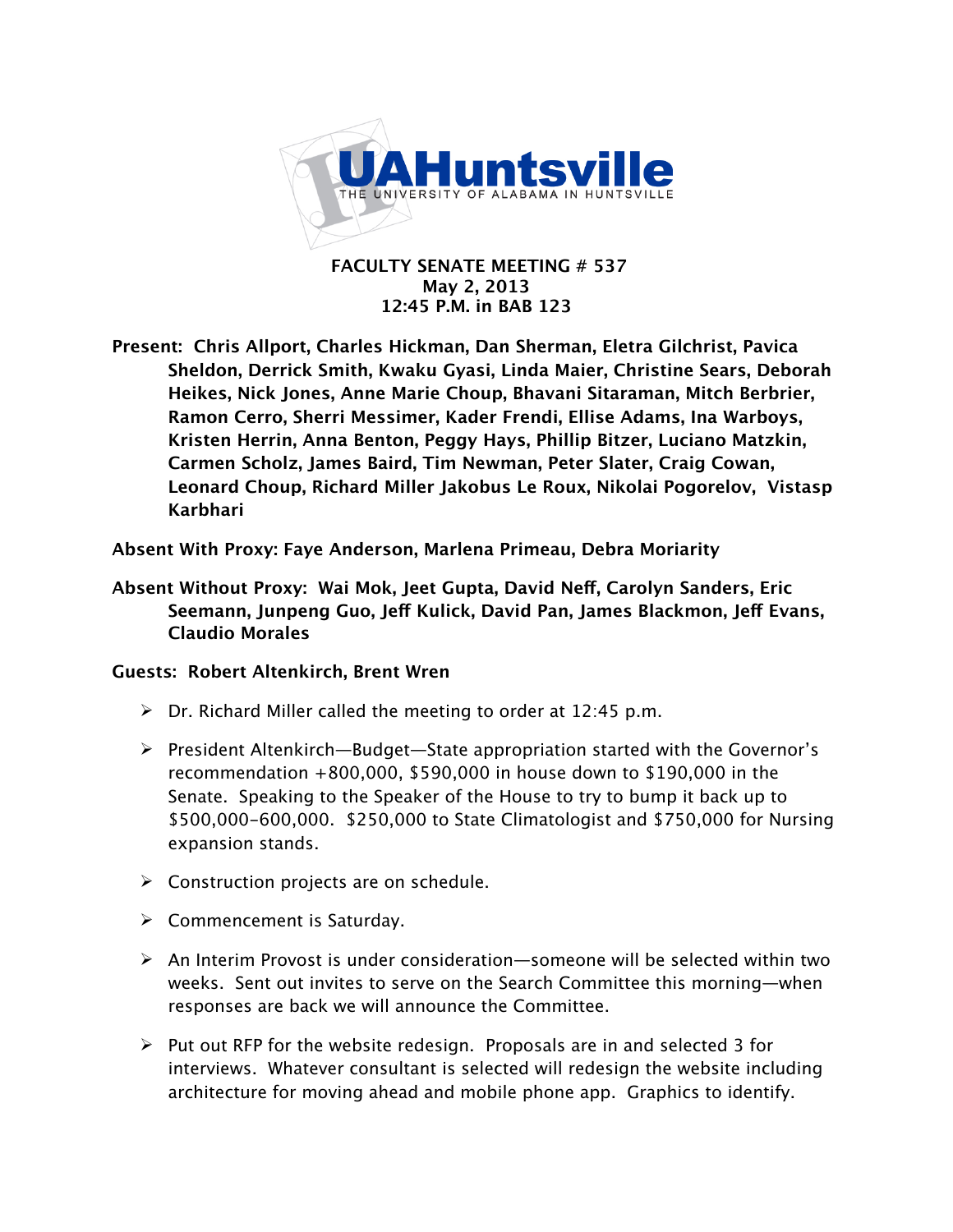Style guide on ChargerNet. Can get style guide and rules for using. Will grow over time. Indiana's is 100 pages. Right now ours is brief. Faculty and staff can go on ChargerNet and grab identity. Students have to go through someone.

- $\triangleright$  VPR starts May 29.
- $\triangleright$  There was a questions and comment regarding an App for Blackboard and Angel for grading on mobile devices. They will look into this.
- $\triangleright$  Provost Karbhari—brief announcements: We will hand out Faculty Academic Excellence Awards at Commencement—Teaching—Ellise Adams and Research— Kevin Knupp—these two represent the best we have . Colleges also gave awards, Allen Wilhite, Business; Alex Malenkovic, Engineering; David Neff, Liberal Arts; Rita Ferguson, Nursing and Leland Cseke, Science. 599 students will be walking. Many faculty signed up to attend. We will award 477 bachelors, 107 masters and 15 doctoral degrees.
- $\triangleright$  Classrooms 40 are being upgraded regarding i.t. projectors, cameras, etc. across the five Colleges. CIO met with the Registrar and Deans to see how to schedule this over the summer. There is a 3 year program to modernize. Allows use of laptops and will be podium and smart podium. Limited set of rooms for 2 way classrooms.

Maintained by i.t., new equipment. Remote access to centralized point and will know problems and can deal with them. All will be uniform.

Dr. Miller wished the Provost the best of luck in Arlington.

- $\triangleright$  Committee assignments will be slightly different this time. Dr. Miller introduced himself to the new senators. Committee chairs will organize a meeting in the near future to elect new chairs. Mitch Berbrier is the new President.
- $\triangleright$  Derrick Smith moved, seconded by Phillip Bitzer to accept the Executive Committee report.
- $\triangleright$  Dr. Richard Miller End of year report: Reported on votes for officers-- Wai Mok and Deb Heikes elected President-Elect and Ombudsperson respectively.
- $\triangleright$  Restlessness and Curiosity is the speech Dr. Richard Miller gave to the Board and he repeated it to the Senate. He used a cartoon, from a book he recently read. Curiosity and restlessness is our job. This is a room of Innovative technology. What do you want—is a question I asked last year. What we want for future success is about harnessing curiosity and restlessness. Engaged faculty change lives. It is the Institution's promise and possibility. Potential. Classroom success as well as lab success. Hope for success under Dr. Altenkirch's leadership. Hope faculty play a role in recruiting students, keeping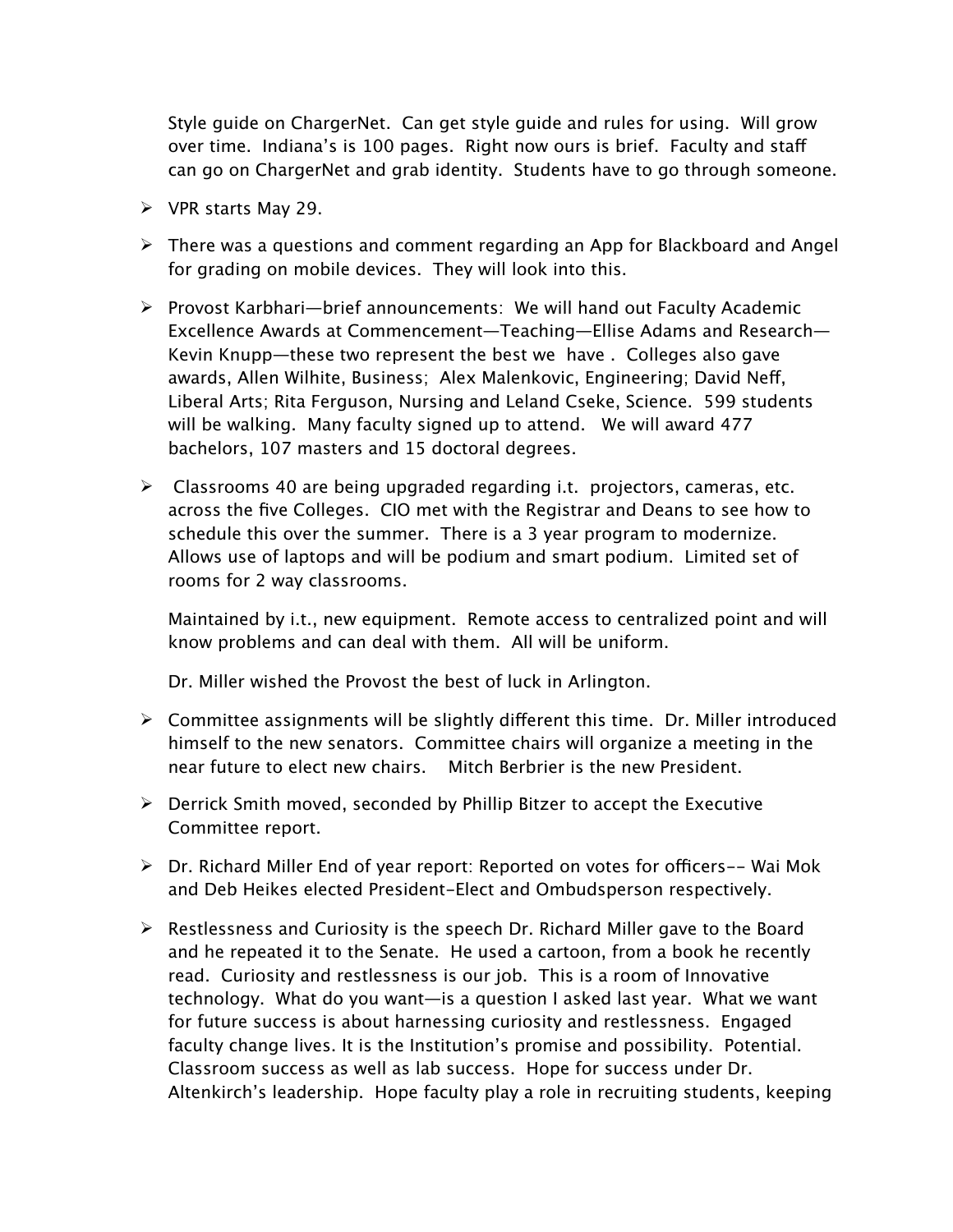students and succeeding in classroom innovations. We have a knack for pushing others and helping them succeed and excel. Institute of creative technology. Economics and academics demand it. Time for creative endeavors. Benefit by finding ways to further harness our restlessness and curiosity. Show our dynamic nature.

- $\triangleright$  Passed 6 resolutions this year. Heard from one.
- $\triangleright$  Comments regarding Provost Search Committee and Dr. Miller providing names to the President. People wanted input and voting of who was on the list. Could have been done electronically. Dr. Richard Miller believes he has the leeway of providing information to the President when time is of the essence. This is about timely considerations and not democracy—we do not vote on everything.
- $\triangleright$  Background policies—inputs—will keep updated.
- $\triangleright$  SIE reviews—started and will continue.
- $\triangleright$  CTE Program—one applied so it was postponed until the Interim Provost is in place and then we will continue.
- $\triangleright$  Search for Graduate Dean—why not wait for the new Provost—The President did not want to wait.
- $\triangleright$  Engagement of VPR—addressing issues that have been around for a while. Carmen Scholz was instrumental in this. Agreement that library staff be given equivalent of clinical status.
- $\triangleright$  Faculty Handbook—took too much time. Almost done and will be to you in a few weeks.
- $\triangleright$  FARs—moving to electronic dossiers—will be rolled out over the next year.
- $\triangleright$  Strategic Planning—many meetings on this.
- $\ge$  Issues for AY 13-14.

Internal Funding opportunities—reestablish internal junior faculty funding showed results of new program InterimVPR did. IIDR—over a million dollars provided. Distribution 50/50 basically faculty and Centers. Makeup of committee not released. Richard Miller's personal view is that it is good. Good distribution to faculty. Transparency is a problem.

Major Strategic Endeavors—no mechanism for major strategic endeavors.

Ombuds Office—passed two years ago—budget is the issue—talked to the President—new Senators keep fighting for this.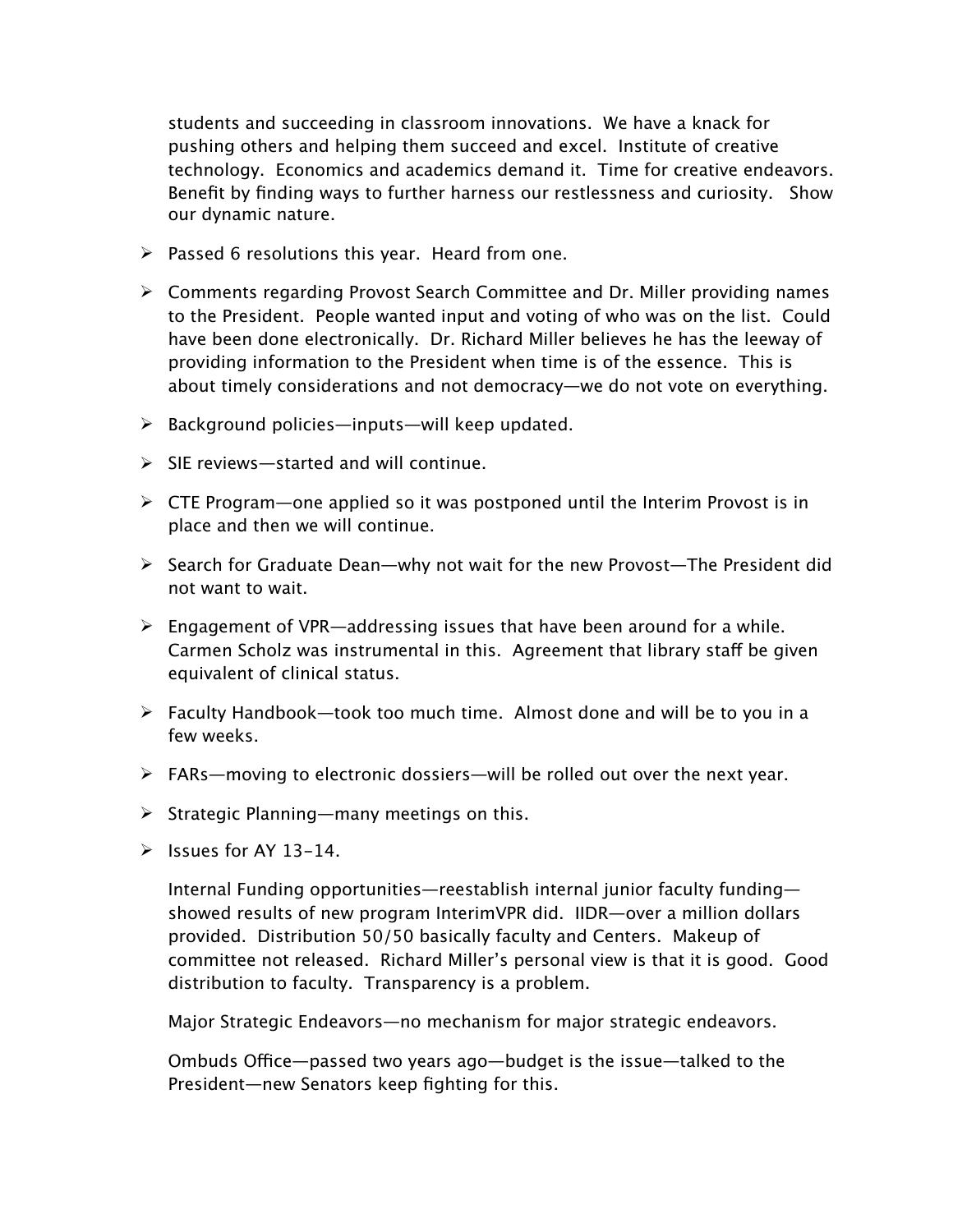Senate Committee Attendance—many do not show up for meetings. You have a responsibility. to come to meetings.

Faculty Handbook.

Student Recruitment Issues—missing from discussions are involvement of faculty.

BETA and background policies.

Center for Teaching Excellence.

Chair/Dean Annual Performance Input—chairs evaluate us every year—makes sense for faculty in the department to provide input for the performance of the Chair.

It is all part of transparency and shared governance.

- $\triangleright$  New Senators get involved.
- $\triangleright$  Contact President or other Senators and can help you write bills. We are here to help you get things done. Be active participants in the process.
- $\triangleright$  Carmen Scholz—Ad hoc Research Committee—thanked members for their work. —una!liated faculty—defined as faculty who are not part of a Research Center. This is a Nerd town and an EPSCOR State. Mini-grants are positive, RCEU, Distinguished speaker series, COLA, RELACS, OVPR student initiatives. Challenges—provided in November—focus on Centers—more money. Lack of appreciation and recognition for academic research, lack of incentives for research efforts, teaching loads, lack of research infrastructure outside of NASA and Army, lack of staff support for research proposal writing. Showed chart, took Gary Maddox out. Money distribution. Colleges taken out and showed chart. Looked at specific Colleges and needs, etc. COLA and COB no access to databases, lack basic research infrastructure, teaching loads, NUR teaching load, inequitable distribution of resources, COE, NUR and OSP understaffed, COS no support with budgeting, procurement, contract and Grants interaction. Contracts and grants—accounting is incomprehensible. The main focus seems to be on policing faculty, lack of budgetary support. Desired outcomes: equitable distribution of research funding and enhancement of a research infrastructure. Specifically—mentoring and/or instructing of graduate students should yield release time from teaching, publications writing proposals and garnering actual grants should be awarded and recognized. Sharing the Library with the UA System would yield more database access. Proposal preparation make available modules for proposals on topics like facilities, outreach, description of the university in terms of percent of minorities, females, etc.